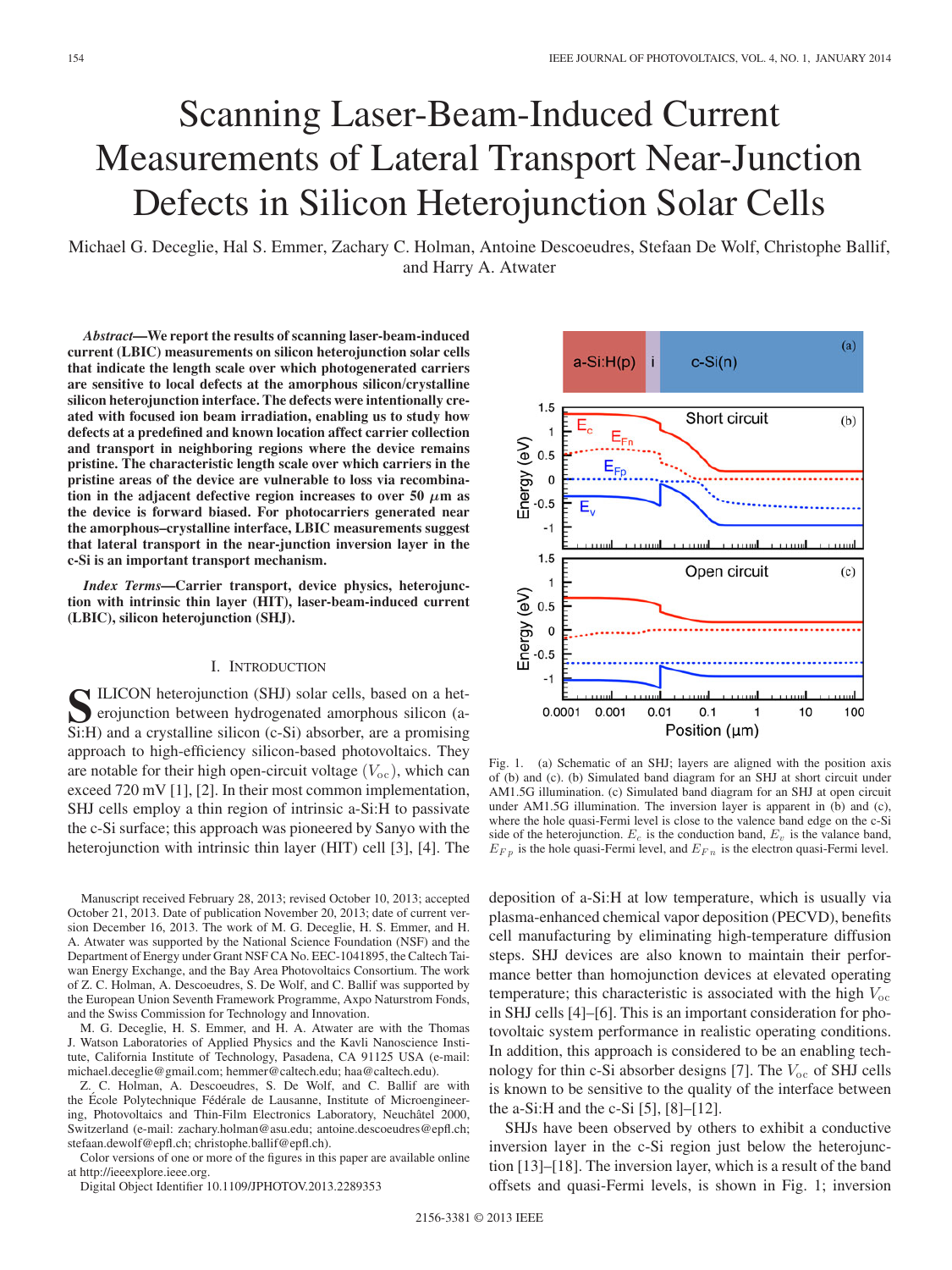

Fig. 2. Schematic illustration of carrier collection in SHJ solar cells at biases significantly below  $V_{\text{oc}}$ . (1) Electron–hole pairs are photogenerated in the base. (2) Minority carriers diffuse to the depletion region. (3) The built-in electrostatic field in the depletion regions sweeps carriers via drift into the inversion layer. (4) Carriers are collected from the inversion layer into the a-Si:H emitter. Carriers also move laterally in the inversion layer, increasing the probability that they encounter a local defect and recombine, as illustrated in (4b). The dashed black line indicates the depletion region edge.

occurs where the hole quasi-Fermi level comes close to the valence band edge on the c-Si side of the heterojunction. Here, we report the results of laser-beam-induced current (LBIC) measurements which probe lateral carrier flow in this inversion layer for device biases under 430 mV. Our results support the hypothesis that the collection of carriers photogenerated near the front of the device is hindered by lateral carrier transport in the inversion layer to defective regions of the junction. In addition, we find that the length scale over which carriers are sensitive to nearby defects increases in forward bias. Thus, this study elucidates a physical mechanism that underlies the well-known sensitivity that SHJ cells show to interface quality.

The collection of photoexcited carriers in the base of an SHJ cell for device biases at which significant photocurrent is collected (near or below the maximum power point) can be intuitively understood as the series of processes illustrated in Fig. 2 for an n-type c-Si base. 1) Upon absorption of a photon, electron–hole pairs are excited in the c-Si(n) absorber. 2) The holes undergo minority carrier diffusion until they either recombine in the bulk or at the rear surface, or until they reach the depletion region. 3) The built-in electrostatic field in the depletion region sweeps the holes, via drift, into the inversion layer. 4) The holes are collected from the inversion layer through the a-Si: $H(i)$  into the a-Si: $H(p)$  emitter where they recombine with electrons at the contact, providing current to an external circuit. For photons absorbed within the depletion region, the process begins at step 2. In addition, carriers that are ultimately collected will, on average, only diffuse a lateral distance in the quasi-neutral region approximately equal to their distance from the depletion region edge. Note that the physical processes involved in step 4 are not yet fully understood [19]–[21].

We report the results of LBIC measurements designed to probe the dynamics of carrier transport that occur between steps 3 and 4 in SHJ solar cells. Our measurements support the hypothesis illustrated by pathway (4b) in Fig. 2 that carriers can flow laterally toward defects in the inversion layer at the a-Si:H/c-Si interface rather than being collected into the emitter (step 4) [22]. This process takes place with a characteristic surface sampling length that is found to increase under forward bias, indicating that carriers have an increased probability of encountering a localized recombination-active defect and, thus, being lost prior to collection under such conditions.

The experiment described here was designed to probe transport in the near-junction inversion layer. We accomplished this by generating photocurrent with laser wavelengths (633 and 488 nm) with relatively short absorption depths in c-Si, which resulted in photocarrier generation near the front junction. We note that these wavelengths are also (parasitically) absorbed in the TCO and a-Si:H layers but that a sufficient flux reaches the c-Si to produce measureable photocurrent [23]. Since carrier diffusion is isotropic in a homogeneously doped quasi-neutral absorber layer, it is expected that carriers can diffuse laterally in the quasi-neutral region over a distance roughly equivalent to their distance from the depletion edge. Thus, the carriers contributing to the LBIC signal would typically be expected to diffuse laterally a few microns (or less) in the quasi-neutral region prior to entering the depletion region. In addition, we conducted the experiment at voltages well below typical 1-sun open-circuit conditions ensuring that carriers reaching the front of the device are efficiently swept into the inversion layer by the internal field once they reach the depletion region edge. It is important to note that under 1-sun operating conditions, additional carriers would also be generated by longer wavelength light in the solar spectrum. Under these conditions, and especially near open circuit, lateral carrier diffusion in the quasi-neutral region (as opposed to mere inversion layer transport) also contributes substantially to transport and, thus, to the collection sensitivity to local defects.

#### II. METHOD

The LBIC experiment was carried out by scanning a focused laser beam over an SHJ device and using the resulting photocurrent as a function of laser position on the sample to form an image. The LBIC image thus indicates where useful photocurrent is generated in the device. In our implementation, we used a Zeiss Imager.Z2m microscope with an LSM 710 module and 0.25 NA objective to scan the laser beam over the sample. This produces a sub-5- $\mu$ m-diameter laser spot. The resulting current signal was passed through a transimpedance amplifier with a gain of  $10^5 \Omega$ . The amplifier also enabled us to apply a dc bias to the device and, thus, collect bias-dependent photocurrent maps. We carried out the LBIC experiment with laser wavelengths of both 633 and 488 nm under dark background conditions (i.e., no bias illumination was used). Note that because the device was placed in forward bias, the dark current flowing over the entire area of the sample (approximately  $0.4 \text{ cm}^2$ ) created a dc offset to the current which competed with the LBIC signal, limiting the forward bias at which photocurrent could be extracted and an image could be formed. To obtain clear LBIC signals relative to the forward bias dark current dc offset, the laser power was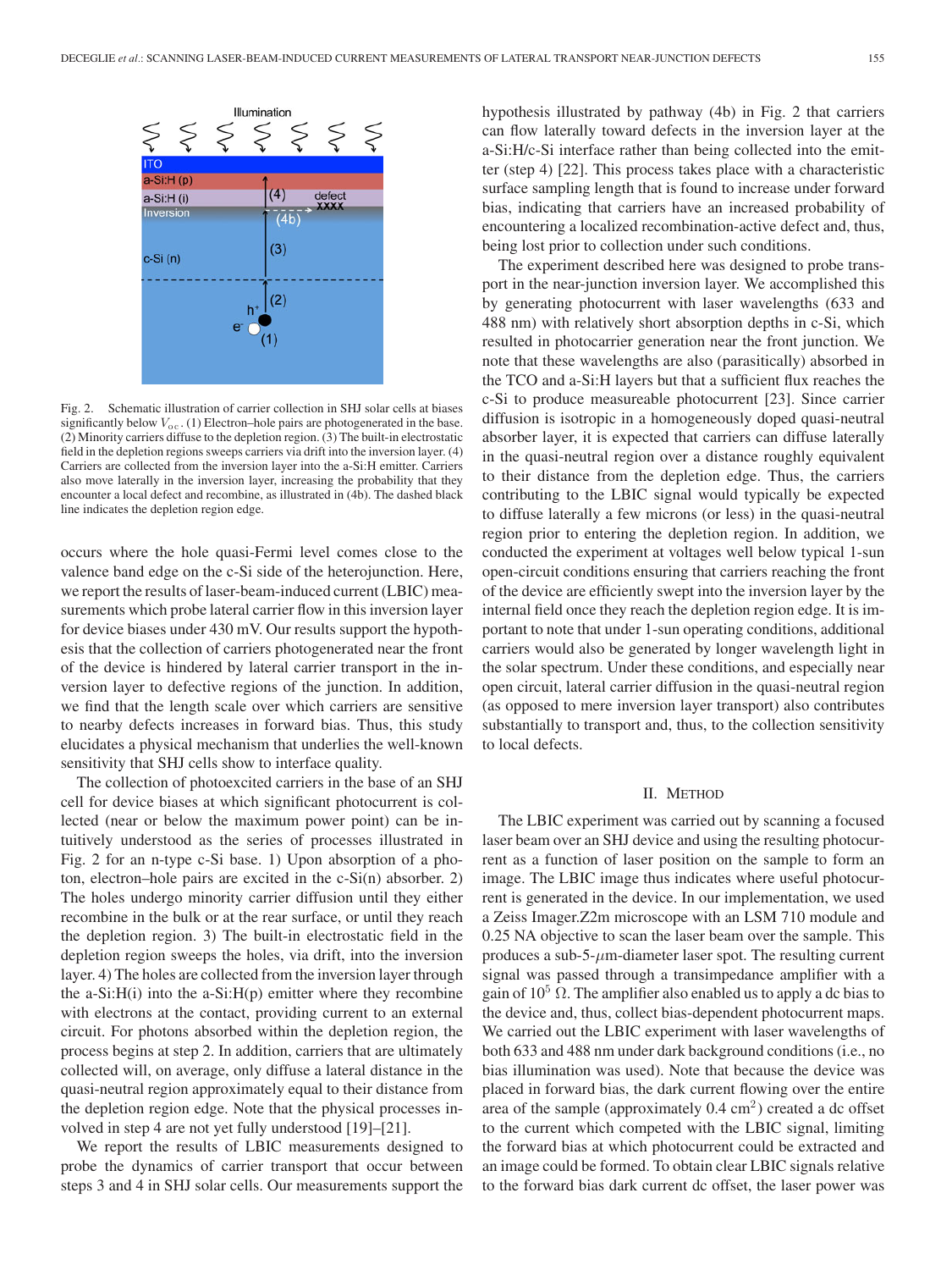increased up to a factor of 2 for some measurements. We verified that this did not affect the shape of line profiles extracted from the LBIC images. For the purposes of this study, LBIC profiles were normalized such that they converge to a maximum value of unity far from any defective area.

To probe lateral transport, we performed the LBIC measurement on an SHJ cell with localized, intentionally induced defects at the heterojunction. The cells were fabricated using processes described in detail elsewhere [24]–[26]. Briefly, a-Si:H layers were deposited via PECVD onto polished n-type float-zone silicon wafers  $[(1 0 0)$  oriented, 280  $\mu$ m thick, with a resistivity of 4  $\Omega$ ·cm] after removing the native oxide in hydrofluoric acid. An intrinsic/p-type a-Si:H stack that was approximately 10 nm thick was deposited on the front side to collect holes, and an intrinsic/n-type a-Si:H stack that was approximately 15 nm thick was deposited on the rear side to collect electrons. To form the contacts, ITO was sputtered onto both sides of the wafers. In keeping with previous optimization [26], the target thickness and sheet resistance were 70 nm and 100  $\Omega$ /sq for the front ITO layer and 150 nm and 500  $\Omega$ /sq for the rear. A silver layer was then sputtered over the rear ITO layer, and a silver grid was screen printed on the front contact to finish the cells. The cells were  $2 \times 2$  cm<sup>2</sup> in area.

The defects were created by irradiating a target area of the device with a 30-keV focused ion beam (FIB) of Ga ions. The irradiation was carried out for varying ion doses between 6  $\times$  $10^{12}$  and  $6 \times 10^{13}$  ions cm<sup>-2</sup> over a 43  $\mu$ m  $\times$  50  $\mu$ m area of the cell, avoiding the contact grid. We note that in this application, the ion beam does not remove a significant amount of material as in typical applications of the FIB milling technique. Instead, we observed local performance degradation in SHJ devices after irradiation of the ITO top contact under typical FIB imaging conditions. Because FIB imaging conditions led to degradation and because imaging with the ion beam is necessary to properly focus it, we were unable to create point-like defects without degrading the surrounding area. Thus, we used the imaging area of a single frame as the defect to enable a controlled ion dose in a known location without adversely affecting the neighboring material. We attribute the observed reduction in photocurrent to damage to the junction caused by atoms scattered from the ITO layer. This is confirmed by Monte Carlo simulations [27] of Ga ions impinging on a 70-nm-thick ITO layer on Si, which indicated that while negligibly few Ga ions are expected to penetrate the full thickness of the ITO layer, forward scattered In, Sn, and O atoms reach the Si region. The advantage of inducing a defect of known size and location is that it can be used to probe the device physics in the pristine regions of the device immediately surrounding it. We also note that current flow from the TCO, through any shunts associated with the induced defect, contributes to the dark current dc offset (see above) and would not be expected to change the curvature of the LBIC signal in the defect region. This is because any current injected from the contact at forward bias would be present with or without the local laser illumination.

We also carried out finite-element simulations to elucidate some of the device physics associated with the experiment. The simulations were carried out with Synopsys TCAD with Sentau-



Fig. 3. LBIC measurements near a junction defect in an SHJ solar cell for a laser wavelength of 633 nm. The region indicated by the white box in (a) was irradiated with a dose of  $6 \times 10^{13}$  Ga ions/cm<sup>2</sup>. (a) LBIC map around the defect when the cell is forward biased by 375 mV. (b) Normalized line profiles taken along the dashed white line shown in (a) for bias voltages of 0, 100, 200, 300, 350, 375, 400, 425, and 430 mV.

rus Device [28] using material parameters adapted from [29]. In these simulations, the c-Si base was  $250 \mu m$  thick, doped n-type at  $10^{15}$  cm<sup>-3</sup>, and had a minority carrier lifetime of 1 ms. The doped and intrinsic a-Si:H layers were both 5 nm thick. We set the dielectric constant for a-Si:H to 11.9, the bandgap to 1.72 eV, the electron affinity to 3.94 eV, the effective density of states in both the conduction and valence band to  $10^{20}$  cm<sup>-3</sup>, the electron mobility to 20 cm<sup>2</sup> · V<sup>-1</sup> ·s<sup>-1</sup>, the hole mobility to  $5 \text{ cm}^2 \cdot \text{V}^{-1} \cdot \text{s}^{-1}$ , and the thermal velocity for both electrons and holes to  $4.27 \times 10^4$  cm·s<sup>-1</sup>. The n-type a-Si:H back surface field had an active doping concentration of 3  $\times$  10<sup>19</sup> cm<sup>-3</sup>, and the p-type a-Si:H emitter had an active doping concentration of  $1 \times 10^{19}$  cm<sup>-3</sup>. Recombination in the a-Si:H was modeled with a continuum of trap states, with the distributions and capture cross sections taken from [29]. While these parameters reproduce experimental *I–V* curves, we only use the results of these simulations here for two auxiliary purposes: to calculate the SHJ band diagram (see Fig. 1) and to quantify the lateral diffusion of photoexcited carriers in the c-Si base that is not in the inversion layer. Because the exact microscopic mechanisms of charge carrier transfer across the interface are not yet fully understood, they cannot be exactly modeled [19]–[21]. Thus, we do not claim to have developed a physically relevant and comprehensive model of the lateral transport at the heterointerface itself. Furthermore, we do not use the model to explain the length scale of the interfacial transport, instead reporting only our experimental observations.

## III. RESULTS AND DISCUSSION

Fig. 3(a) shows an example of an LBIC image collected for the defect which was created with a dose of  $6 \times 10^{13}$  ions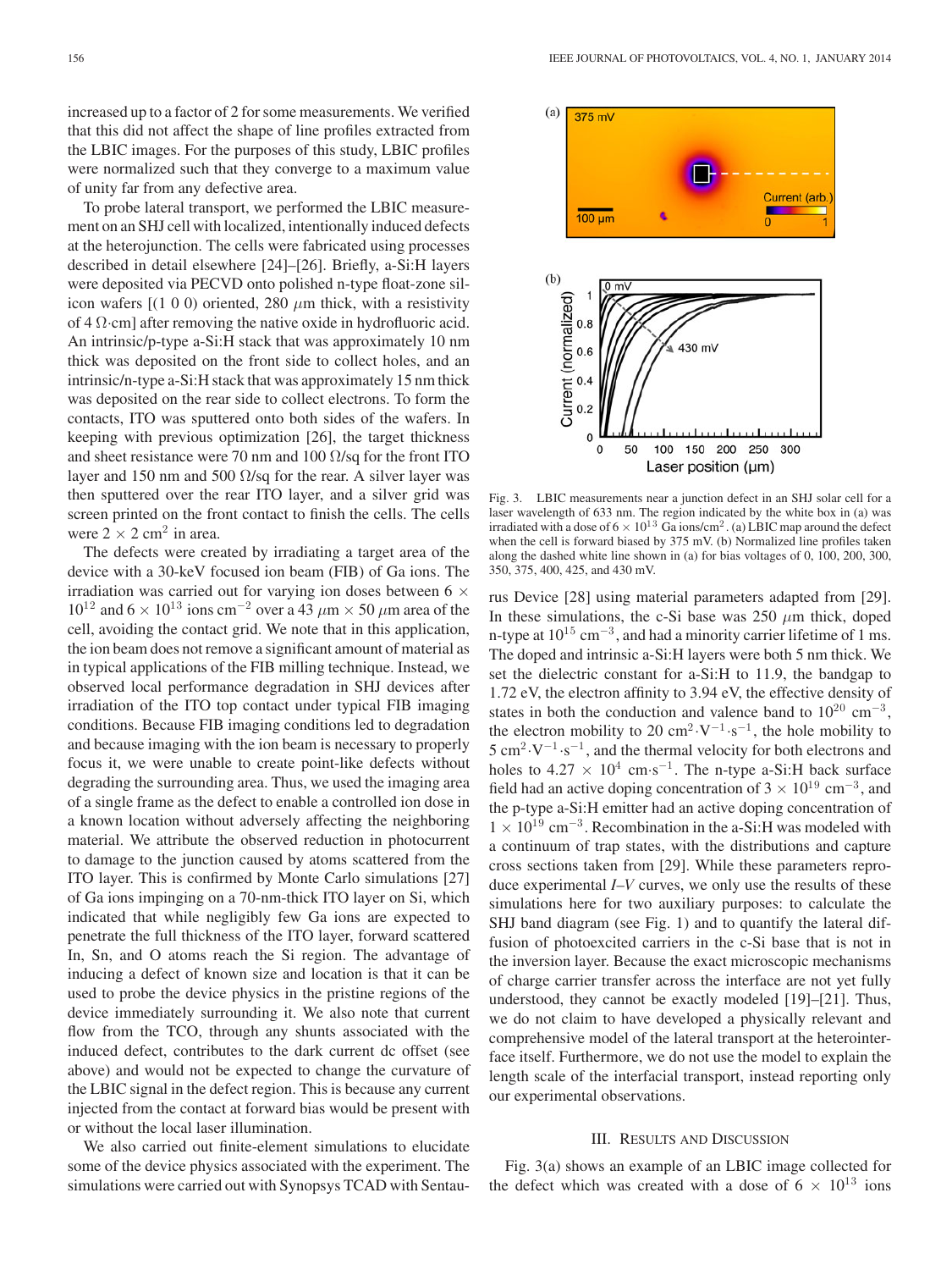$cm^{-2}$ . The white box in Fig. 3(a) shows the location of the FIBinduced defect. Fig. 3(b) shows normalized profiles of the LBIC images taken along the dotted white line indicated in Fig. 3(a), with 0 corresponding to the edge of the ion-irradiated region. The profiles show that the lateral influence of the defective region increases as the forward bias is increased, thus increasing the effective cross-sectional area of the defect. The change in  $y$ -intercept for the profiles shown in Fig. 3(b) indicates that as the forward bias increases, the recombination activity of the defective region increases. This can be understood by noting that, as the device is forward biased, the electron concentration in the space-charge region increases by several orders of magnitude. This induces an increase in the recombination activity of any defect in that region according to Shockley–Read–Hall recombination statistics [30].

We attribute the increase in the effective cross section of the defect at forward bias to an increase in the average length along the a-Si:H/c-Si interface that a hole can traverse prior to collection out of the inversion layer. Carriers can participate in lateral conduction until they are either collected into the emitter and contribute to the measured photocurrent or are lost to other recombination processes along the pristine interface. We note that the increase of effective cross section observed here is not apparent in previous bias dependent LBIC measurements near grain boundaries in homojunction cells [31]. Recombinationactive defects near the junction induce gradients in the quasi-Fermi levels and can even pin the Fermi level at mid gap. In the presence of high hole concentration in the inversion layer, even small gradients in the hole quasi-Fermi level can result in significant current flow because the hole current density  $J_p$  can be expressed as

$$
\overrightarrow{J_p} = \mu_p p \nabla E_{Fp} \tag{1}
$$

where  $\mu_p$  is the hole mobility, p is the hold concentration, and  $E_{F_p}$  is the hole quasi-Fermi level [32].

The characteristic length over which carriers participate in lateral conduction induced by the defect is reflected in the shape of the LBIC profiles shown in Fig. 3(b). We quantified this characteristic distance over which holes are sensitive to the defect by fitting the normalized LBIC profiles to a simple empirical exponential function

$$
1 - Ae^{-\frac{x}{L_h}}
$$
 (2)

which yields excellent fits to the data. Here, the parameter A is included to account for the fact that at changing bias, the y-intercept of the LBIC profile changes. Note that a negative y-intercept is possible at forward bias when there is not enough photocurrent to overcome the forward bias dark current of the device. The parameter of greatest interest, however, is  $L<sub>h</sub>$ , which corresponds to the distance from the defect edge at which the photocurrent recovers to  $1 - 1/e$  of its maximum value far from the defect relative to its value at the edge of the defective region.  $L<sub>h</sub>$  is thus interpreted as the characteristic length scale over which holes in the inversion layer are sensitive to interface defects. Because hole transport in the inversion layer is a



Fig. 4. Characteristic length scale  $(L_h)$  over which holes in the inversion layer are lost to recombination in a nearby junction defect. The values were extracted from line scans such as those shown in Fig. 3(b) for LBIC maps collected with laser excitation wavelengths of both 633 and 488 nm, varying applied forward bias, and different ion doses.

combination of drift and diffusion,  $L<sub>h</sub>$  cannot be interpreted as a diffusion length.

Fig. 4 shows how  $L<sub>h</sub>$  changes with forward cell bias for three different defective-region ion doses. We note the general agreement between values of  $L<sub>h</sub>$  for the three different ion doses, supporting our interpretation of  $L<sub>h</sub>$  as a general parameter characterizing lateral hole transport length in pristine regions of the cell. We observe that  $L<sub>h</sub>$  increases as forward bias is increased. We postulate that this increase in  $L<sub>h</sub>$  is due to a reduced carrier collection rate of holes from the inversion layer because of a reduction in the strength of the junction electric field driving collection at forward bias. This would, in turn, increase the characteristic distance that holes would laterally traverse in the inversion layer prior to collection. While the processes governing carrier collection out of the inversion layer are not fully understood, time constants longer than 0.001 s have been reported for this process [21]. Using an estimate for the hole mobility in the near surface region of approximately  $150 \text{ cm}^2 \cdot \text{V}^{-1} \cdot \text{s}^{-1}$  [18], a time constant of 0.001 s would yield an inversion layer diffusion length of 620  $\mu$ m.

We observe values for  $L_h$  exceeding 50  $\mu$ m. Note that, as discussed above,  $L<sub>h</sub>$  in our results cannot be interpreted as a diffusion length. Using the area of a circle with a radius of 50  $\mu$ m, we estimate that at defect densities of  $\sim 10^4$  cm<sup>-2</sup> and biases around 430 mV, the majority of carriers would be expected to encounter an interface defect. However, note that the ultimate impact of defects at any surface density on overall device performance will also be dependent on the capture cross section and associated recombination activity of the defect itself. Due to the experimental limitations discussed above, namely, that the laser-generated current must be larger than the forward bias dark current over the entire device area, we were not able to make measurements beyond 430 mV in forward bias, and  $L_h$ is expected to increase even further at higher biases. A typical SHJ cell operates at maximum power near 600 mV under 1-sun illumination; under these conditions, which also include longwavelength illumination, carrier diffusion in the quasi-neutral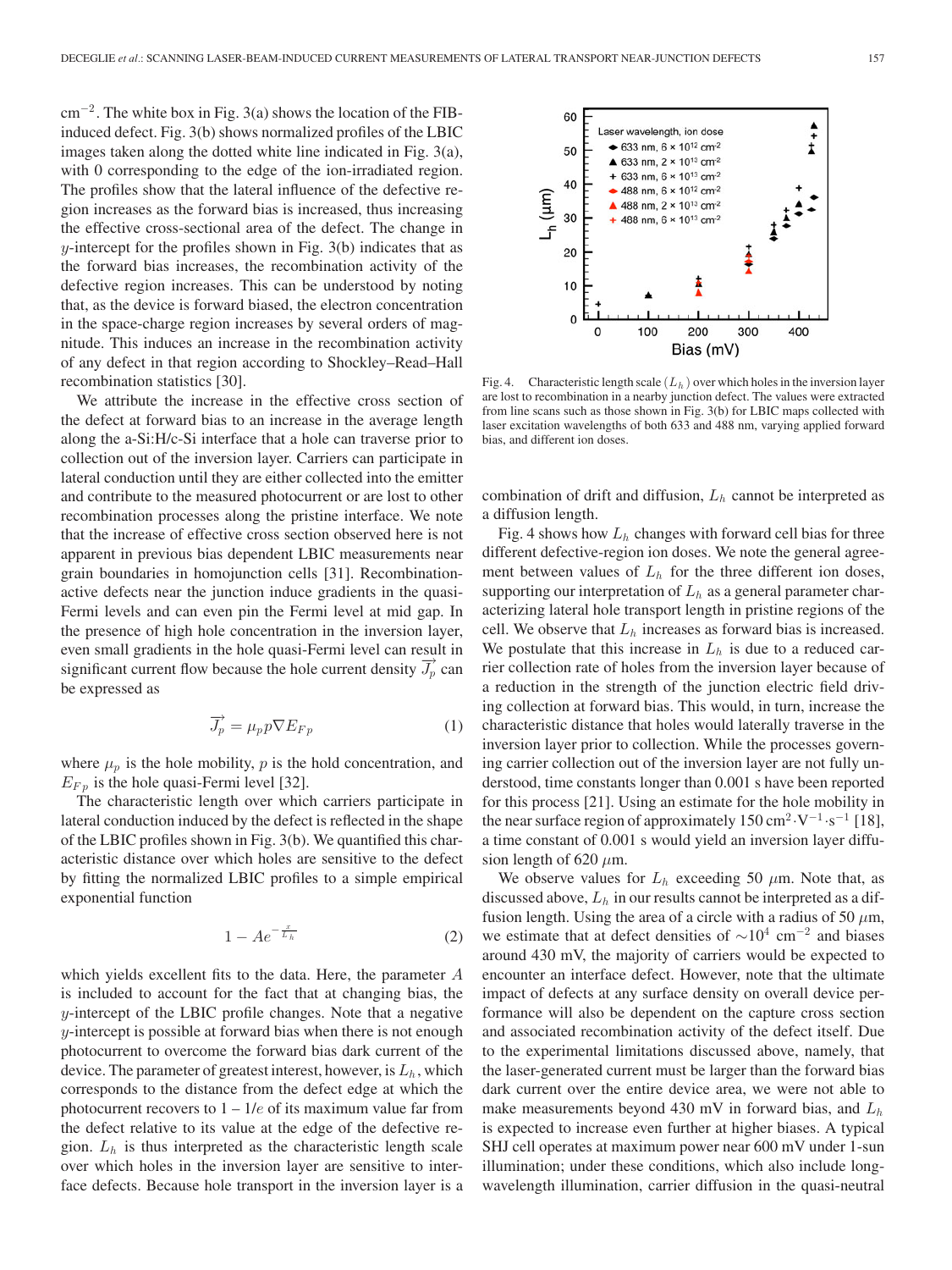

Fig. 5. LBIC profiles taken with laser wavelengths of 488 and 633 nm at forward biases of (a) 200 and (b) 300 mV. As in Fig. 3(b), the edge of the defect is located at a position of 0. The ion dose to the defective region was  $2 \times$  $10^{13}$  ions cm<sup>2</sup>.

bulk c-Si will also be an important transport mechanism affecting sensitivity to local defects.

An important point in the interpretation of our results is that the shape of the LBIC profile around the defect is representative of lateral transport in the inversion layer at the junction. Thus, it is important to rule out other routes carriers could take to recombine at the defect. One such pathway is transport through the TCO, which is much more conductive than the inversion layer [18]. As forward bias is increased, current may be injected from the TCO into the defect region, effectively functioning as a shunt. However, this is a source of dark current and occurs in forward bias independent of the local LBIC illumination. Therefore, contributions from this effect are manifested as a dc offset to the LBIC signal, as discussed in Section II, and do not affect the shape of the LBIC signal which we quantify with the parameter  $L_h$  in (2).

We also rule out diffusion in the quasi-neutral region of the base as an alternate pathway for carriers to reach the defect. This is supported by the agreement between the values of  $L<sub>h</sub>$ measured with laser wavelengths of 488 and 633 nm, as shown in Fig. 4. The Beer–Lambert absorption lengths for c-Si at these wavelengths are 0.8 and 3  $\mu$ m, respectively [33], and thus, the fraction of photocurrent generated in and near the depletion region changes for the two wavelengths; however, this does not correspond to a significant change in the measured lateral hole transport length,  $L<sub>h</sub>$ . Thus, we conclude that the device physics governing Lh are dominated by carrier dynamics occurring *after* photogenerated holes enter the depletion region and are quickly swept into the inversion layer.

Fig. 5 further illustrates the agreement between the results obtained under varying laser wavelength. We note the change in  $y$ -intercept in Fig. 5(b), which we attribute to increased sampling of the defective near-surface region of the wafer at shorter wavelengths when the laser is directly illuminating the defective region. Because both excitation wavelengths have relatively shallow absorption depths, even as the depletion region shrinks in forward bias, carriers do not have to diffuse long distances to



Fig. 6. Two-dimensional device simulation results showing that minimal lateral diffusion occurs prior to photogenerated carriers entering the inversion layer of a pristine SHJ cell via process (3) as pictured in Fig. 2, even at forward bias. The plot shows the  $y$ -component of the hole current density crossing the plane 40 nm below the heterojunction for cell biases of 0 and 600 mV. Illumination was with a  $5-\mu$ m-wide beam of wavelength 633-nm light. The beam was centered at 0 on the *x-*axis, as indicated by the dashed lines. Positive current indicates flow toward the front of the device into the inversion layer.

reach the front of the device and be collected. This kinetic argument regarding carrier transport in the c-Si is illustrated in the 2-D device simulation results shown in Fig. 6. The plot shows the y-component of the hole current crossing a horizontal plane 40 nm below the junction of an SHJ cell. Thus, it is a probe of the hole current profile undergoing process (3) in Fig. 2. The photocurrent in the simulation is generated by a  $5-\mu$ m-wide beam of 633-nm light, and the simulation was carried out as described in Section II. A positive value indicates holes flowing toward the junction. It is apparent from the results that the shape of the carrier plume reaching the junction does not change significantly in forward bias. This is a result of the choice of a wavelength with a shallow absorption depth, preventing significant lateral diffusion in the quasi-neutral region prior to collection into the inversion layer. Also apparent in Fig. 6 is that at forward bias, the dark current injected across the junction away from the light beam increases, as indicated on the plot by a negative current.

## IV. CONCLUSION

It is well established that interface defects in SHJ cells become increasingly detrimental to  $V_{\text{oc}}$  as the effective lifetime increases, since carriers can diffuse millimeters in the bulk of a high-lifetime cell under open-circuit conditions. Our experiments show that, in SHJ cells, localized surface defects also reduce carrier collection at voltages below typical maximumpower-point and open-circuit biases. Our interpretation of the results is that this is a consequence of the inversion layer created by the valence band offset at the a-Si:H/c-Si interface; while holes dwell in the inversion layer prior to collection, they may diffuse or drift laterally for tens of microns, increasing the probability that they will encounter a defect and recombine. Thus, according to the lateral inversion layer transport mechanism proposed here, transport in the inversion layer contributes to the sensitivity that SHJ cells are known to show to interface quality. We observe that the length scale over which carriers are sensitive to defects increases in forward bias. The bias dependence of our results below the maximum power point suggests that high-quality interfaces are important not just for high  $V_{\rm oc}$ ,